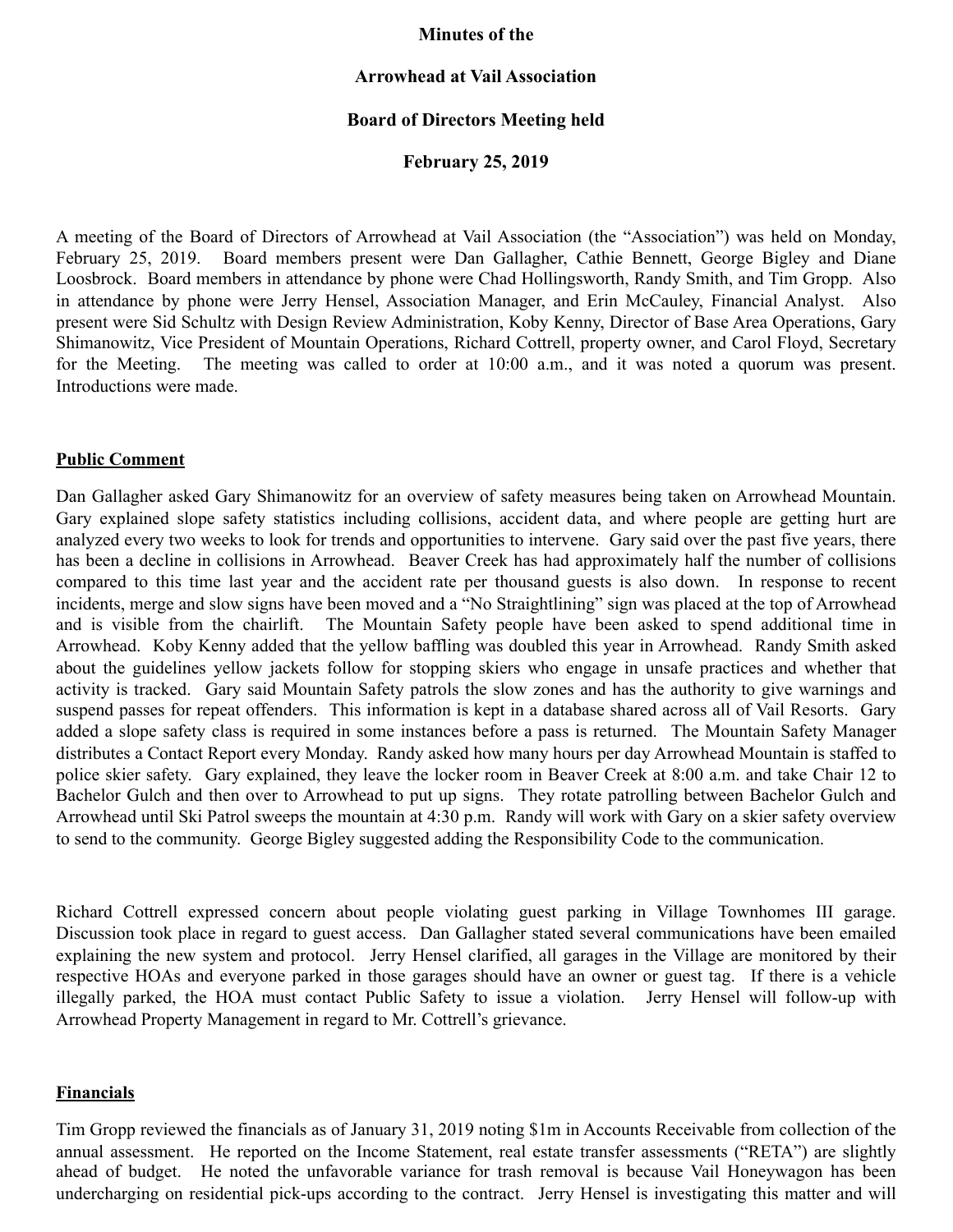report back to the Board. In regard to a request for funding transportation for specific summer dates, Tim said that would likely be possible. He said the request for proceeding with an additional entrance monument would require further Board discussion.

## **Design Review**

Sid Schultz conveyed the Design Review Committee's ("DRC") decision in regard to construction hours and parking regulations within the community. After considerable discussion and review of construction hours in neighboring communities, DRC has decided there will be no change to the current construction hours. They emphasized no construction vehicles should be allowed through the gates before 7:30 a.m. and Sid has relayed this to Public Safety. Dan Gallagher referenced DRC's request for Public Safety to monitor and enforce construction parking regulations. Discussion took place pertaining to the fine structure. Jerry Hensel noted contractors are notified in advance of the necessity to ride share, park offsite, and transport multiple employees in one vehicle. He recommended holding firm on this issue. Randy expressed his opinion that this matter should be looked at from the viewpoint of those who live on the affected street. Dan asked Cathie Bennett and Jerry Hensel to revisit construction parking noting it is within DRC's jurisdiction. Sid stated there are two new homes going through the approval process.

# **Public Safety**

Koby Kenny noted discrepancies on the Activity Report are attributed to staffing challenges earlier in the year. He said Public Safety is now fully staffed. Craig Boss has been hired back and has familiarity with the community and homeowners. On the January complaint log, Dan Gallagher pointed out there was only one incident that involved a rental guest.

# **Committees**

Activities: Michelle Horton has suggested moving Friday Afternoon Club ("FAC") to Thursday Afternoon Club to eliminate competition with other FACs in the valley and get greater participation.

# **Diane Loosbrock moved to approve the schedule of Thursday Afternoon Club events as proposed by Michelle Horton. Randy Smith seconded the motion and it was unanimously approved.**

Strategic Planning: Diane Loosbrock stated the first meeting of the year will be held on March 18th. She described the diverse group of committee members. Dan Gallagher asked the Board to review the Strategic Objectives with Tasks and to reimagine what might enhance property values and the experience of Arrowhead owners and families. He requested these suggestions be given to Diane before the March meeting. Diane spoke about transportation for select Bravo! events. She has received an offer from Bravo!'s Executive Director and/or Artistic Director to speak about the upcoming season at Alpine Club Wine and Cheese or Country Club of the Rockies. There is the possibility of someone from Bravo! riding the shuttle to talk about each evening's performance. Diane said they may offer a promo such as a free glass of wine or concession discount for those who ride the shuttle. Erin McCauley confirmed the Association budgeted for four events. Diane will confirm dates and send this information to the Board.

Nominating Committee Members: Diane Loosbrock reported the Call for Candidates communication has been updated. Dan Gallagher proposed sending it next week if Diane receives no further comments.